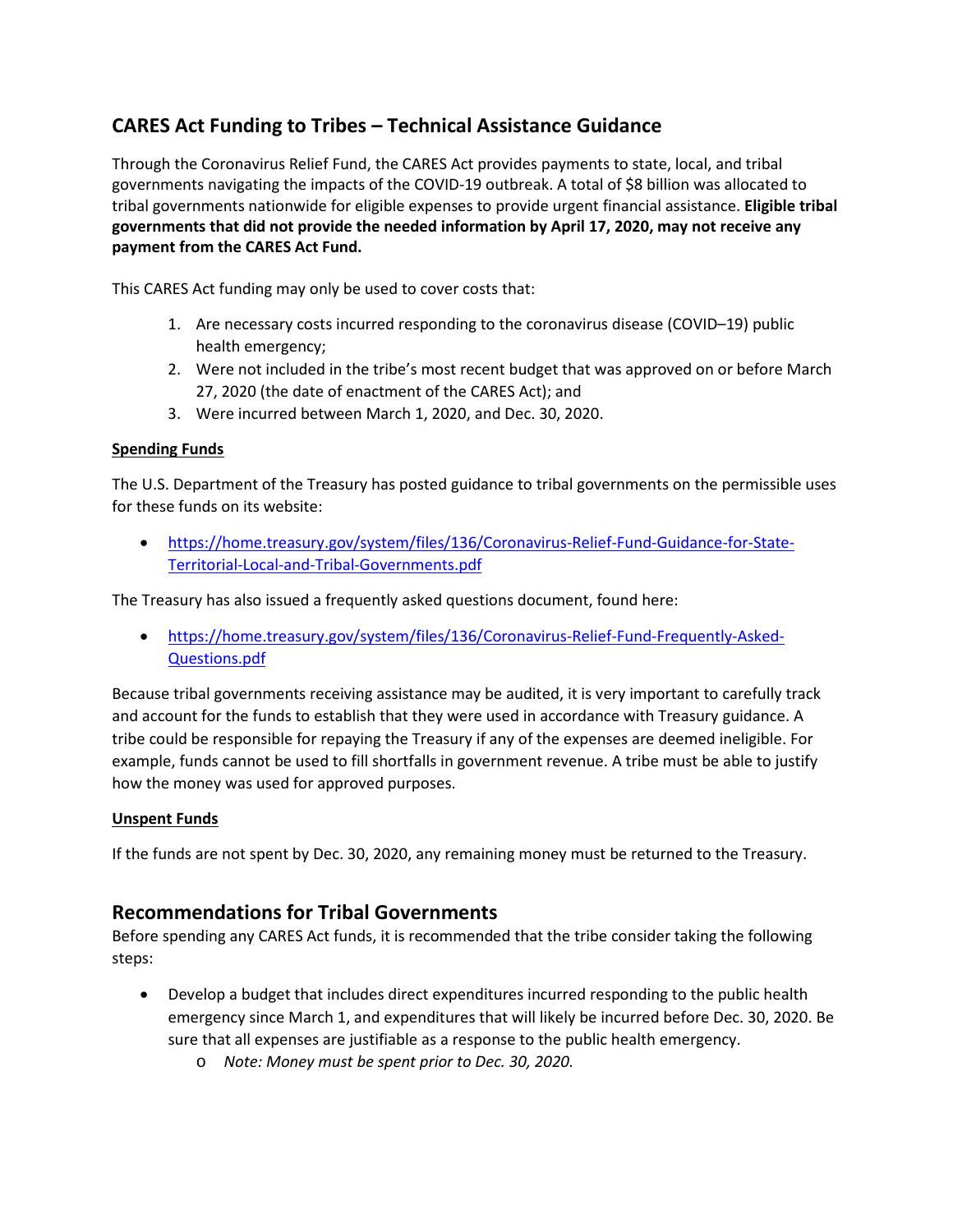- Develop program/project descriptions for the funding. For example, if the tribe wants to establish a grant program for businesses (which can include the tribally owned businesses), the grant program should be designed to meet the parameters of the Treasury guidance.
- If the community also has a municipal (city) government, see how they plan to use their CARES Act funds to ensure efforts aren't duplicated and to increase cooperation across local agencies.
- Obtain tribal council approval of the programs/projects and budgets. This approval should be by written resolution as a non-code ordinance. The written resolution might also include the following recitals:
	- o The tribe's specific COVID-19 issues
	- o Whether a public emergency was declared
	- o Major steps taken to address the public emergency
	- o Costs incurred to date
	- o Estimated future costs (based on the budget)
	- o FY 2020 approved budget amount
	- o FY 2019 expenditures
	- o Determination of types of programs necessary to respond to the public emergency
	- o Business interruption impacts on tribally owned, or tribal member-owned businesses.
- Set up a separate chart of accounts to track revenue and specific expenditures related to CARES Act fund use. Creating separate bank accounts for these funds can help ensure adequate tracking. Save all receipts and documentation associated with CARES Act expenditures. This will support any reporting required or assist with the response to any audit.

# **Determining Eligible Costs**

Tribal governments are responsible for making determinations as to what expenditures are necessary due to the COVID-19 public health emergency and do not need to submit any proposed expenditures to the Treasury for review/approval.

Examples of eligible expenditures include (but are not limited to):

- **Medical expenses**
	- o All medical costs incurred in response to COVID-19, including
		- Funds used to support hospitals, clinics, and similar facilities with necessary expenditures incurred due to COVID-19
		- Cost of providing COVID-19 testing.
- **Public health expenses**
	- o Expenses for communication of public health orders related to COVID-19 such as outreach material, printing and announcements
	- o Expenses for enforcing public health orders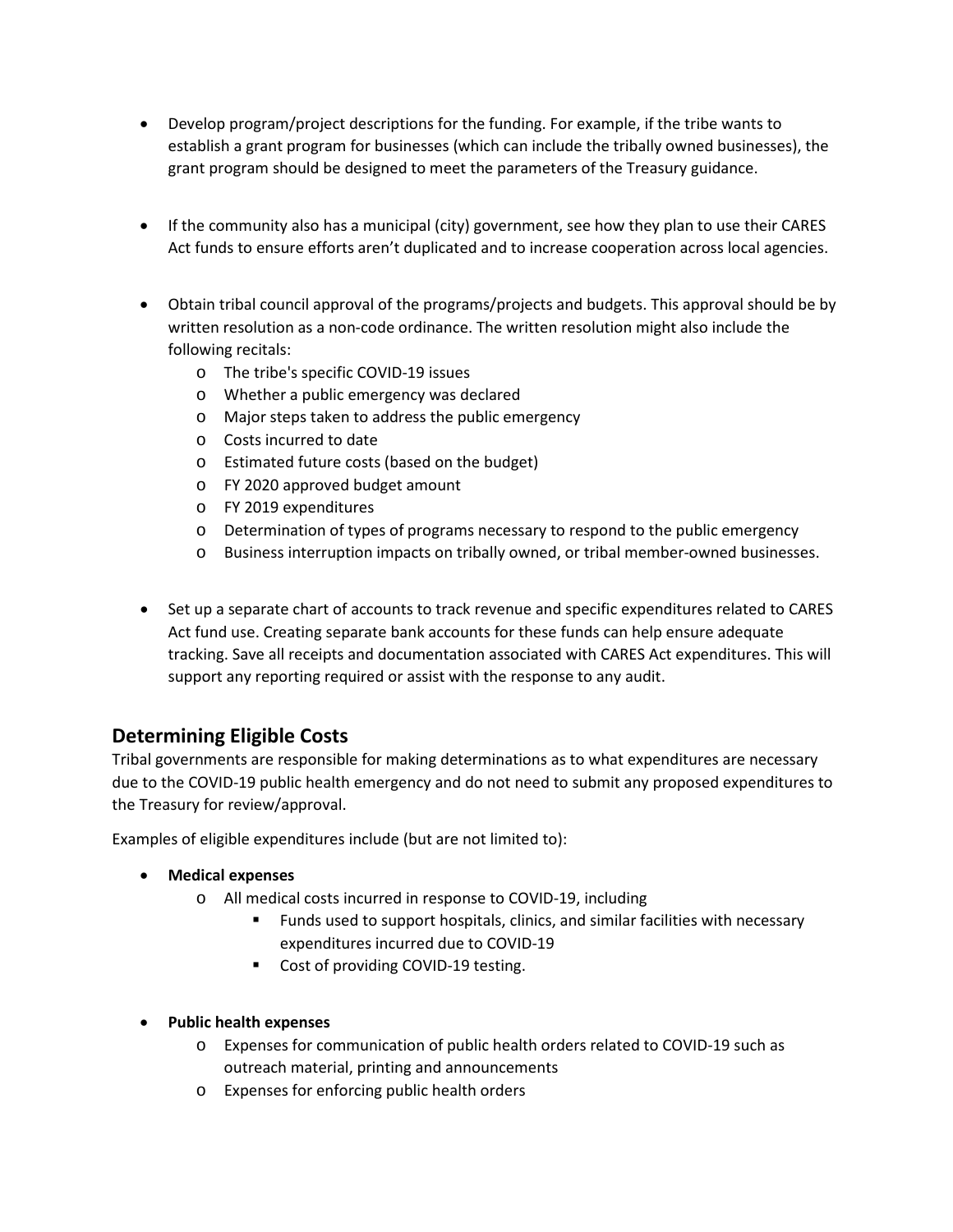- o Acquiring and distributing medical and protective supplies for medical personnel and other public service providers and safety workers, including:
	- Sanitizing products
	- **Personal protective equipment (PPE)**
- o Expenses for cleaning and disinfecting public areas and facilities
- o Technical assistance to local authorities
- o Public safety measures
- o Expenses related to quarantining individuals.

#### • **Payroll expenses for services dedicated to mitigating or responding to COVID-19**

- o Tribal employees whose services are substantially dedicated to mitigating or responding to the COVID-19 public health emergency, including employees who were repurposed to perform these previously unbudgeted services. These employees include:
	- **Public health employees**
	- **Health care employees**
	- **Human services employees**
	- Other employees or new hires for COVID-19 response.

#### • **Expenses of actions to facilitate compliance with public health measures**

- $\circ$  Food delivery to residents (e.g., senior citizens and vulnerable populations)
- o Expenses to facilitate distance learning in connection with school closings, including:
	- **Technology improvements**
- o Improvements to telework capabilities for public employees
- o Paid sick, family, and/or medical leave for public employees
- o Care for homeless populations
- o Recovery planning projects.
- **Expenses associated with the provision of economic support for those who have been impacted by COVID-19**
	- o Development of and expenditures related to small businesses grants to reimburse the costs of business interruption during the COVID-19 pandemic
	- o Expenditures related to a state, territorial, local, or tribal government payroll support program
	- o Unemployment insurance costs for people who are unemployed because of COVID-19 (only if those costs are not reimbursed by the federal government)
	- o Assisting individuals with enrolling in a government benefit program
	- o Consumer grant programs to prevent eviction and homelessness because of COVID-19
	- o Employment and training programs for individuals furloughed/laid off due to COVID-19
	- o Emergency financial assistance to individuals and families experiencing loss of income because of COVID-19, including:
		- Assistance with overdue rent
		- **Assistance with mortgage payments**
		- Unforeseen funeral expenses
		- Grants to individuals facing economic hardship to subsidize utility fees.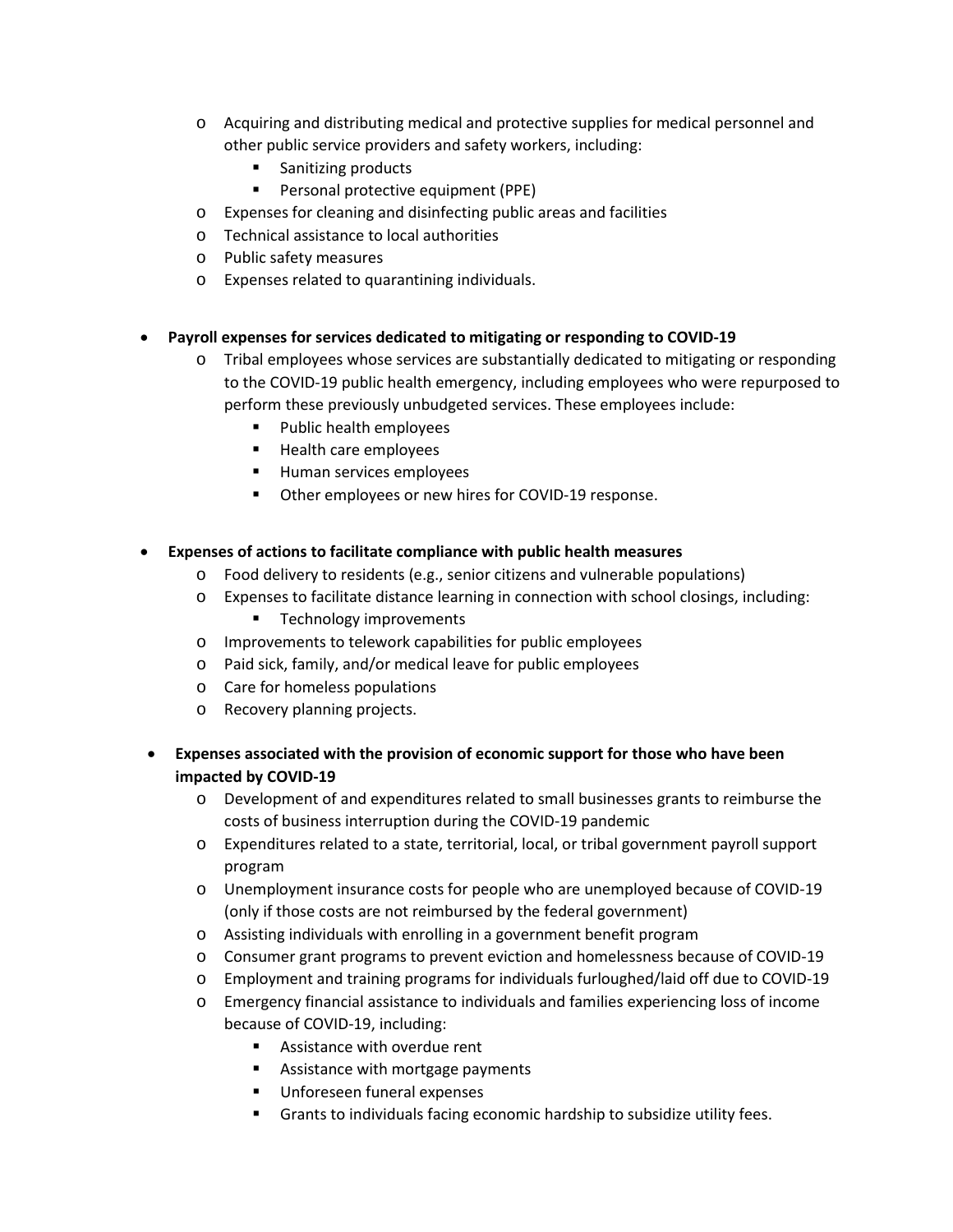• **Any other COVID-19-related expenses reasonably necessary to the function of government**

# **Rural Alaska Expense Ideas**

Tribal governments are responsible for making determinations as to what expenditures are necessary due to the COVID-19 public health emergency and do not need to submit any proposed expenditures to the Treasury for review/approval.

- **Water/Sewer**
	- o Water/sewer treatment and distribution improvements and preventive maintenance that helps maintain service
		- Must be previously unbudgeted, and the funds must be spent between March 1 and Dec. 30, 2020.
	- o Providing service to shut-off homes
		- Funding cannot be used to repay a utility for overdue bills, but it can be used as a grant to an individual who is financially impacted by COVID 19 to maintain service. It can also be used to pay the labor and materials costs to reconnect the home to piped water and sewer.
	- $\circ$  Subsidy to the utility to support expenses incurred outside of its approved budget to ensure reliable water/sewer service
	- o Additional time spent by utility operators to support COVID-19 response
	- o Water and sewage hauling equipment
	- o Heavy equipment necessary for water and sewer repairs
	- o Washeteria and watering point repairs, including repair or replacement of washers and dryers
	- o Repair of residential plumbing in order to maintain service
	- o Acquiring and providing PPE to utility workers
	- o Contributions to existing funding for water/sewer projects whose schedule or budget has been impacted by COVID-19 and will need additional funding to comply with COVID-19 travel mandates and be completed in 2020.

### • **Public health expenses**

- o Sanitation supplies
	- Bleach and other disinfectants
	- Soap and hand sanitizer
	- Five-gallon buckets, wash basins, water hauling equipment
- o Laundry detergent, supplies for washeterias, subsidized laundry
- o Masks
	- Sewing machines, fabric and supplies for cloth mask making
- o PPE (gowns, masks, goggles, gloves)
- o Thermometers/no-touch thermometers
- o Mops, microfiber rags, mop buckets, etc.
- o HEPA filtration units, flexible hose
- o Sneeze guards (e.g., plexiglass) and other public partitions
- o Supplies to mark social distancing in public places (tape, signs, rope, etc.)